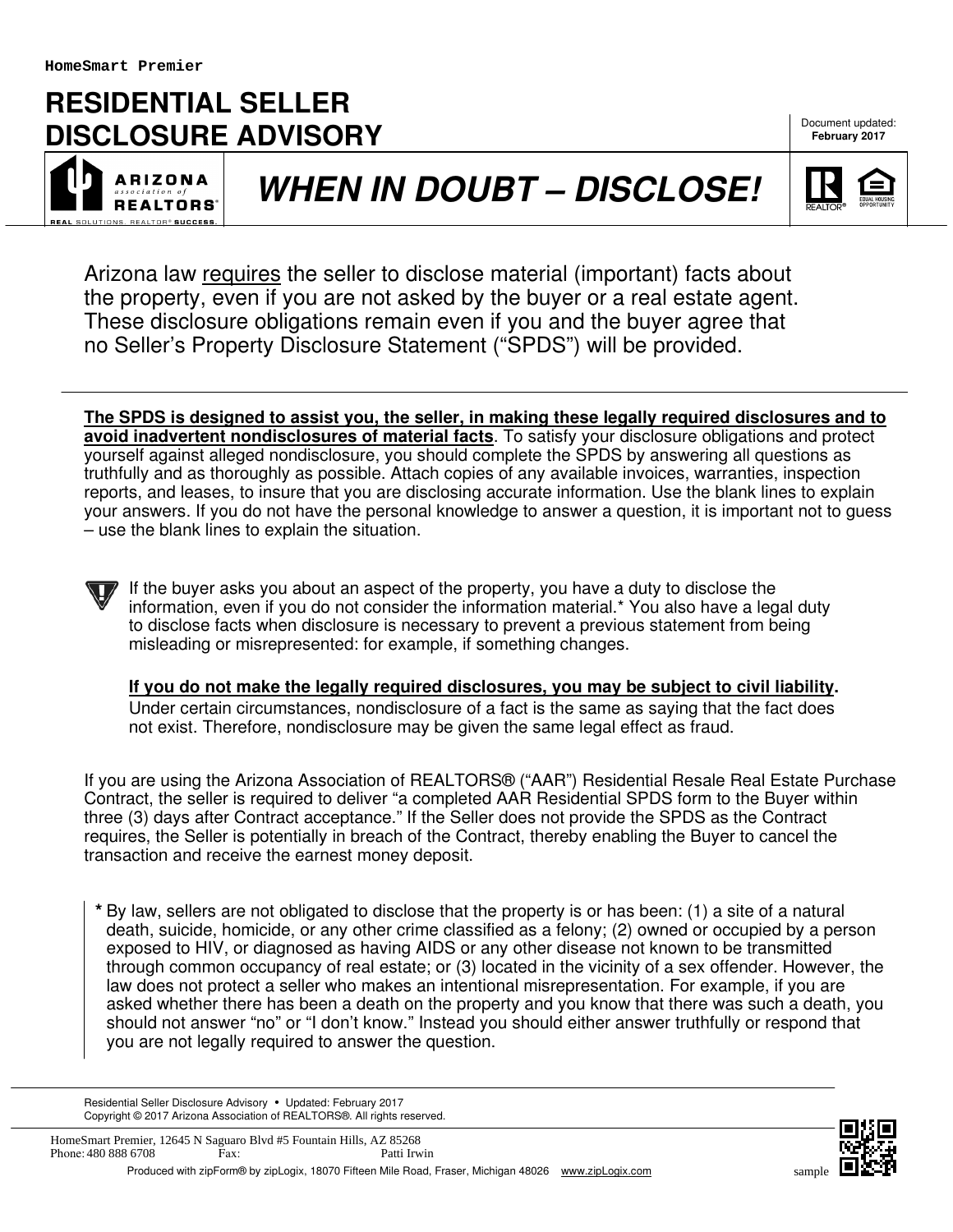## **RESIDENTIAL SELLER'S PROPERTY DISCLOSURE STATEMENT (SPDS) (To be completed by Seller)**

**consult your attorney, tax advisor or professional consultant.**

Document updated: **February 2017**



## **MESSAGE TO THE SELLER:**

EAL SOLUTIONS. REALTOR® SUCCESS.

**ARIZONA REALTORS**\*

Sellers are obligated by law to disclose all known material (important) facts about the Property to the Buyer. The SPDS is designed to assist you in making these disclosures. If you know something important about the Property that is not addressed on the SPDS, add that information to the form. Prospective Buyers may rely on the information you provide.

**The pre-printed portion of this form has been drafted by the Arizona Association of REALTORS®. Any change in the pre-printed language of this form must be made in a prominent manner. No representations are made as to the legal validity, adequacy and/or effects of any provision, including tax consequences thereof. If you desire legal, tax or other professional advice, please**

**INSTRUCTIONS:** (1) Complete this form yourself. (2) Answer all questions truthfully and as fully as possible. (3) Attach all available supporting documentation. (4) Use explanation lines as necessary. (5) If you do not have the personal knowledge to answer a question, use the explanation lines to explain. By signing on page 7, you acknowledge that the failure to disclose known material information about the Property may result in liability.

#### **MESSAGE TO THE BUYER:**

Although Sellers are obligated to disclose all known material (important) facts about the Property, there are likely facts about the Property that the Sellers do not know. Therefore, it is important that you take an active role in obtaining information about the Property.

**INSTRUCTIONS:** (1) Review this form and any attachments carefully. (2) Verify all important information. (3) Ask about any incomplete or inadequate responses. (4) Inquire about any concerns not addressed on the SPDS. (5) Review all other applicable documents, such as CC&R's, association bylaws, surveys, rules, and the title report or commitment. (6) Obtain professional inspections of the Property. (7) Investigate the surrounding area.

#### **THE FOLLOWING ARE REPRESENTATIONS OF THE SELLER(S) AND ARE NOT VERIFIED BY THE BROKER(S) OR AGENT(S).**

#### **PROPERTY AND OWNERSHIP**

1. As used herein, "Property" shall mean the real property and all fixtures and improvements thereon and appurtenances incidental thereto, 2. plus fixtures and personal property described in the Contract.

3. **PROPERTY ADDRESS:**

(STREET ADDRESS) (CITY) (STATE) (ZIP)

4. Does the property include any leased land?  $\Box$  Yes  $\Box$  No

5. Explain:

6. Is the Property located in an unincorporated area of the county?  $\Box$  Yes  $\Box$  No If yes, and five or fewer parcels of land other than subdivided land 7. are being transferred, the Seller must furnish the Buyer with a written Affidavit of Disclosure in the form required by law.

#### 8. **LEGAL OWNER(S) OF PROPERTY:** 2008 **DEVICES AND RESIDENT ASSAULT CONSUMING PURCHASED:** Date Purchased:

9. The Property is currently:  $\square$  Owner-occupied  $\square$  Leased  $\square$  Estate  $\square$  Foreclosure  $\square$  Vacant If vacant, how long?

10. If a rental property, how long? Expiration date of current lease: [10] (Attach a copy of the lease if available.) 11. If any refundable deposits or prepaid rents are being held, by whom and how much? Explain:

12.

13. Is the legal owner(s) of the Property a foreign person pursuant to the Foreign Investment in Real Property Tax Act (FIRPTA)? 14.  $\Box$  Yes  $\Box$  No If yes, consult a tax advisor; mandatory withholding may apply.

|  | 15. Is the Property located in a community defined by the fair housing laws as housing for older persons? $\Box$ Yes $\Box$ No |  |
|--|--------------------------------------------------------------------------------------------------------------------------------|--|

17. Approximate year built: If Property was built prior to 1978, Seller must furnish the Buyer with a lead-based paint disclosure form.

18. 19. 20. **NOTICE TO BUYER: If the Property is in a subdivision, a subdivision public report, which contains a variety of information about the subdivision at the time the subdivision was approved, may be available by contacting the Arizona Department of Real Estate or the homebuilder. The public report information may be outdated. www.azre.gov.**

| Residential Seller's Property Disclosure Statement (SPDS)           |      | Updated: February 2017 • Copyright © 2017 Arizona Association of REALTORS®. |           |              |              |  |
|---------------------------------------------------------------------|------|-----------------------------------------------------------------------------|-----------|--------------|--------------|--|
| All rights reserved.                                                |      |                                                                             | Initials> |              |              |  |
|                                                                     |      | Page 1 of 7                                                                 |           | <b>BUYER</b> | <b>BUYER</b> |  |
|                                                                     |      |                                                                             |           |              |              |  |
| HomeSmart Premier, 12645 N Saguaro Blvd #5 Fountain Hills, AZ 85268 |      |                                                                             |           |              |              |  |
| Phone: 480 888 6708                                                 | Fax: | Patti Irwin                                                                 |           |              |              |  |



sample

>>

<sup>16.</sup> Explain: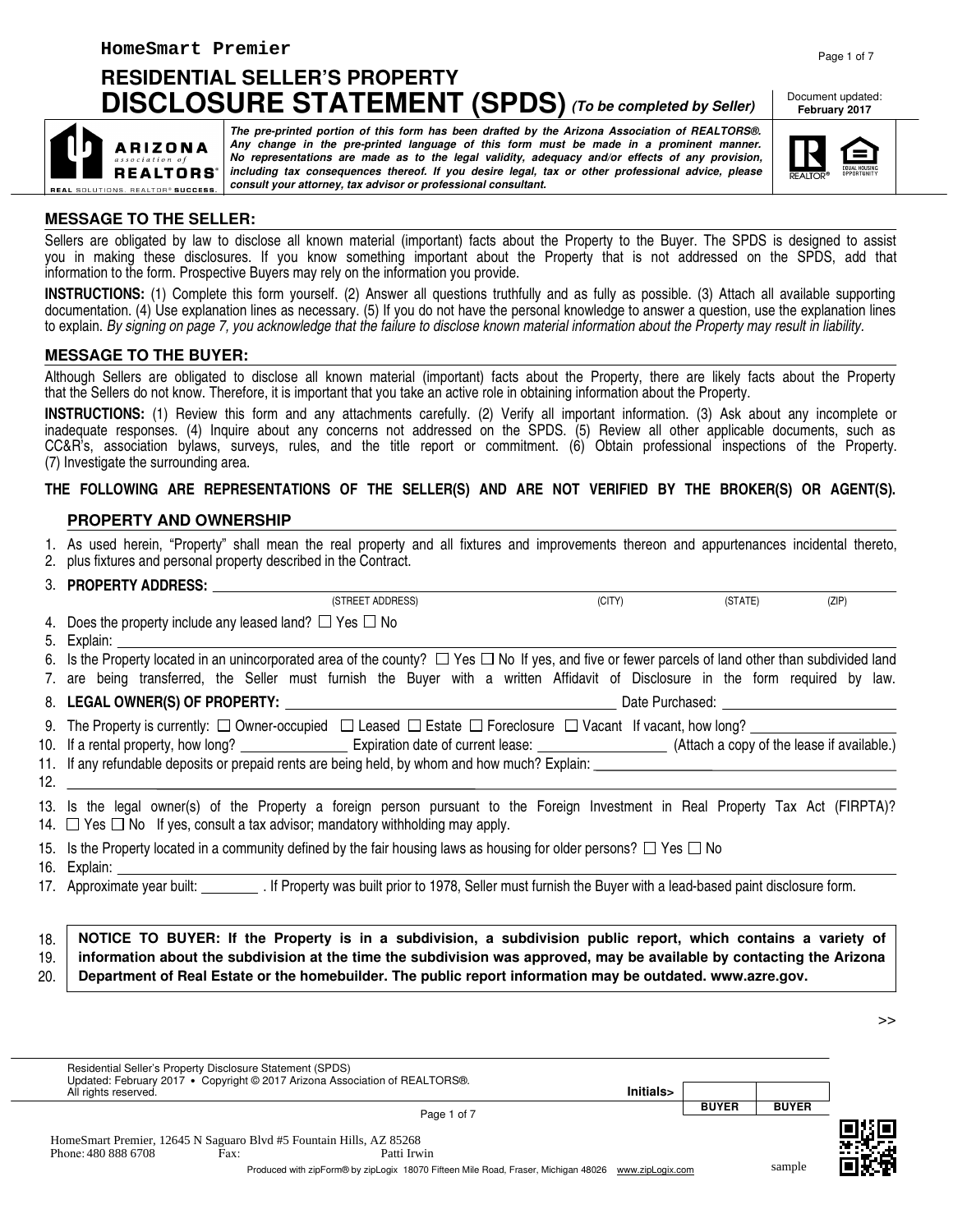## **Residential Seller's Property Disclosure Statement (SPDS)** >>

|            | <b>YES</b> | <b>NO</b> |                                                                                                                                       |  |
|------------|------------|-----------|---------------------------------------------------------------------------------------------------------------------------------------|--|
| 21.<br>22. | $\Box$     | $\Box$    | Have you entered into any agreement to transfer your interest in the Property in any way, including rental renewals                   |  |
| 23.        | $\Box$     | $\Box$    | Are you aware if there are any association(s) governing the Property?                                                                 |  |
| 24.        |            |           |                                                                                                                                       |  |
| 25.        |            |           |                                                                                                                                       |  |
| 26.        |            |           |                                                                                                                                       |  |
| 27.        |            |           |                                                                                                                                       |  |
| 28.        | $\Box$     | $\Box$    |                                                                                                                                       |  |
| 29.        |            |           |                                                                                                                                       |  |
| 30.<br>31. | $\Box$     | $\Box$    | Are you aware of any proposed or existing association assessment(s)? Explain: ________________________________                        |  |
| 32.        | $\Box$     | $\Box$    | Are you aware of any pending or anticipated disputes or litigation regarding the Property or the association(s)?                      |  |
| 33.        |            |           |                                                                                                                                       |  |
| 34.        | $\Box$     | $\Box$    | Are you aware of any of the following recorded against the Property? (Check all that apply):                                          |  |
| 35.        |            |           | $\Box$ Judgment liens $\Box$ Tax liens $\Box$ Other non-consensual liens                                                              |  |
| 36.        |            |           |                                                                                                                                       |  |
| 37.        | $\Box$     | $\Box$    | Are you aware of any assessments affecting this Property? (Check all that apply):                                                     |  |
| 38.        |            |           | $\Box$ Paving $\Box$ Sewer $\Box$ Water $\Box$ Electric $\Box$ Other                                                                  |  |
| 39.        |            |           |                                                                                                                                       |  |
| 40.        | Ш          | $\Box$    | Are you aware of any title issues affecting this Property? (Check all that apply):                                                    |  |
| 41.        |            |           | $\Box$ Recorded easements $\Box$ Use restrictions $\Box$ Lot line disputes $\Box$ Encroachments                                       |  |
| 42.        |            |           | □ Unrecorded easements □ Use permits □ Other ___________________________________                                                      |  |
| 43.        |            |           |                                                                                                                                       |  |
| 44.        | $\Box$     | $\Box$    | Are you aware if the Property is located within the boundaries of a Community Facilities District (CFD)?                              |  |
| 45.<br>46. |            |           |                                                                                                                                       |  |
|            |            |           |                                                                                                                                       |  |
| 47.<br>48. | $\Box$     | $\Box$    | Are you aware of any public or private use paths or roadways on or across the Property?                                               |  |
| 49.        | $\Box$     | $\Box$    | Are you aware of any problems with legal or physical access to the Property? Explain: _____________                                   |  |
| 50.        |            |           | The road/street access to the Property is maintained by the $\Box$ County $\Box$ City $\Box$ Homeowners' Association $\Box$ Privately |  |
| 51.        | $\Box$     | $\Box$    | If privately maintained, is there a recorded road maintenance agreement? Explain: ____________________________                        |  |
| 52.        | $\Box$     | $\Box$    | Are you aware of any violation(s) of any of the following? (Check all that apply):                                                    |  |
| 53.        |            |           | $\Box$ Zoning $\Box$ Building Codes $\Box$ Utility Service $\Box$ Sanitary health regulations                                         |  |
| 54.        |            |           | □ Covenants, Conditions, Restrictions (CC&R's) □ Other ___________(Attach a copy of notice(s) of violation if available.)             |  |
| 55.        |            |           |                                                                                                                                       |  |
| 56.        |            |           |                                                                                                                                       |  |
| 57.        | $\Box$     | $\Box$    | Are you aware of any homeowner's insurance claims having been filed against the Property?                                             |  |
| 58.        |            |           | Explain:                                                                                                                              |  |
| 59.        |            |           | NOTICE TO BUYER: Your claims history, your credit report, the Property's claims history and other factors may                         |  |
| 60.        |            |           | affect the insurability of the Property and at what cost. Under Arizona law, your insurance company may cancel                        |  |
| 61.        |            |           | your homeowner's insurance within 60 days after the effective date. Contact your insurance company.                                   |  |
|            |            |           |                                                                                                                                       |  |
|            |            |           | <b>BUILDING AND SAFETY INFORMATION</b>                                                                                                |  |
|            | 62. YES    | <b>NO</b> | <b>ROOF / STRUCTURAL:</b>                                                                                                             |  |
| 63.        |            |           | NOTICE TO BUYER: Contact a professional to verify the condition of the roof.                                                          |  |
| 64.        | $\Box$     | ⊔         |                                                                                                                                       |  |
| 65.        |            |           |                                                                                                                                       |  |
| 66.        | $\Box$     | ⊔         |                                                                                                                                       |  |
| 67.        |            |           |                                                                                                                                       |  |

>>

Residential Seller's Property Disclosure Statement (SPDS) Updated: February 2017 **•** Copyright © 2017 Arizona Association of REALTORS®. All rights reserved. **Initials>**



sample

Produced with zipForm® by zipLogix 18070 Fifteen Mile Road, Fraser, Michigan 48026 www.zipLogix.com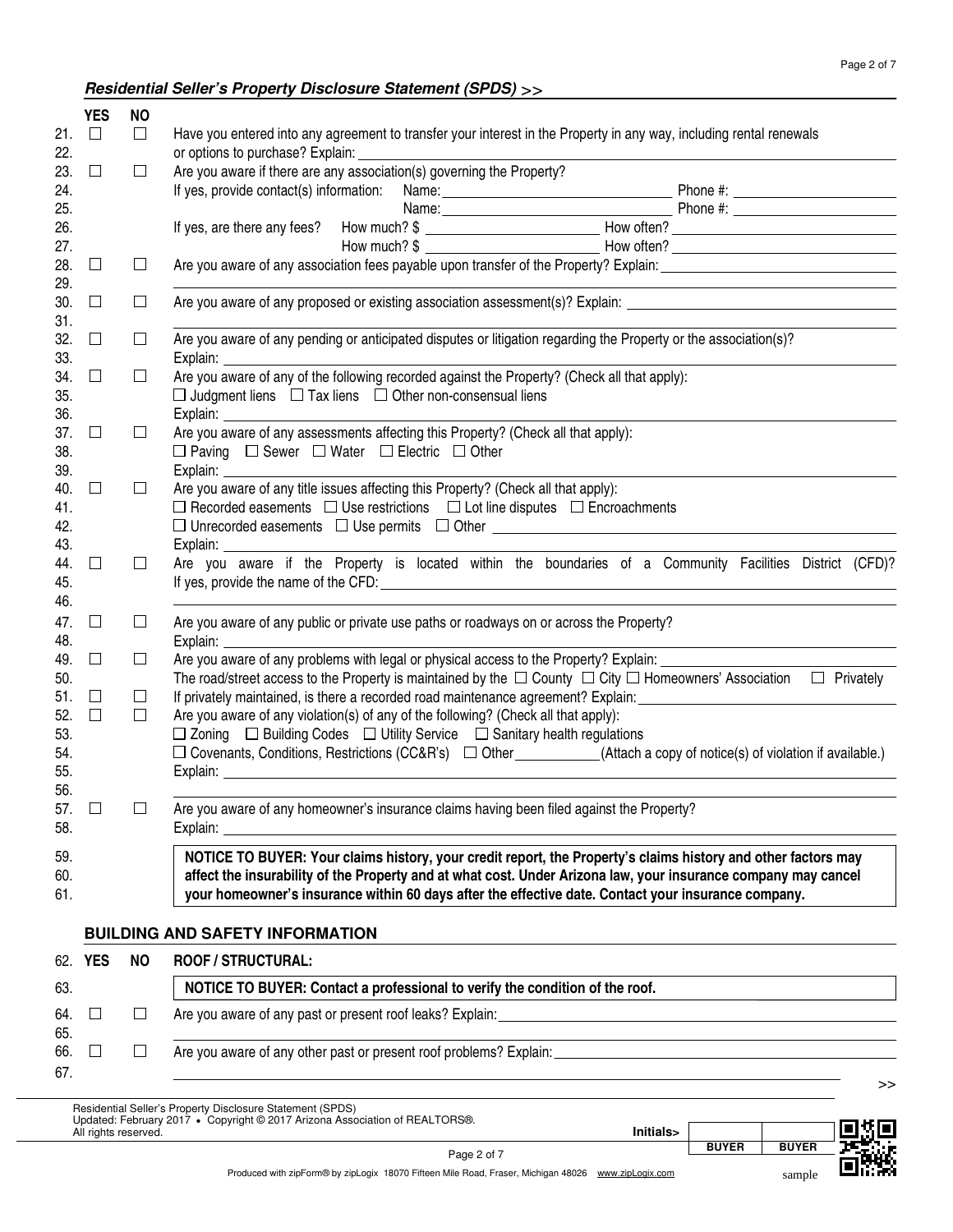## **Residential Seller's Property Disclosure Statement (SPDS)** >>

| 68.                                             | <b>YES</b><br>$\Box$       | <b>NO</b><br>$\Box$        |                                                                                                                                                                                                                                                                                                                                   |
|-------------------------------------------------|----------------------------|----------------------------|-----------------------------------------------------------------------------------------------------------------------------------------------------------------------------------------------------------------------------------------------------------------------------------------------------------------------------------|
| 69.                                             |                            |                            |                                                                                                                                                                                                                                                                                                                                   |
| 70.<br>71.                                      | $\Box$<br>$\Box$           | $\Box$<br>□                | Is there a roof warranty? (Attach a copy of warranty if available.)                                                                                                                                                                                                                                                               |
| 72.                                             | П                          |                            |                                                                                                                                                                                                                                                                                                                                   |
| 73.                                             |                            | $\Box$                     | Are you aware of any interior wall/ceiling/door/window/floor problems? Explain:                                                                                                                                                                                                                                                   |
| 74.<br>75.                                      | П                          | $\Box$                     |                                                                                                                                                                                                                                                                                                                                   |
| 76.                                             | П                          | ப                          | Are you aware of any chimney or fireplace problems, if applicable? Explain: __________________________________                                                                                                                                                                                                                    |
| 77.<br>78.<br>79.<br>80.                        | $\Box$                     | $\Box$                     | Are you aware of any damage to any structure on the Property by any of the following? (Check all that apply):                                                                                                                                                                                                                     |
| 81.<br>82.<br>83.<br>84.<br>85.<br>86.<br>87.   | $\Box$<br>$\Box$<br>$\Box$ | $\Box$<br>$\Box$<br>$\Box$ | <b>WOOD INFESTATION:</b><br>Are you aware of any of the following:<br>Past presence of termites or other wood destroying organisms on the Property?<br>Current presence of termites or other wood destroying organisms on the Property?<br>Past or present damage to the Property by termites or other wood destroying organisms? |
| 88.<br>89.                                      | $\Box$                     | $\Box$                     | Are you aware of past or present treatment(s) of the Property for termites or other wood destroying organisms?                                                                                                                                                                                                                    |
| 90.                                             |                            |                            |                                                                                                                                                                                                                                                                                                                                   |
| 91.                                             | $\Box$                     | $\Box$                     | Is there a treatment warranty? (Attach a copy of warranty if available.)                                                                                                                                                                                                                                                          |
| 92.                                             | П                          | □                          | If yes, is the treatment warranty transferable?                                                                                                                                                                                                                                                                                   |
| 93.<br>94.                                      |                            |                            | NOTICE TO BUYER: Contact Office of Pest Management for past termite reports or<br>treatment history. www.sb.state.az.us                                                                                                                                                                                                           |
| 95.<br>96.<br>97.<br>98.<br>99.<br>100.<br>101. | $\perp$                    | $\perp$                    | <b>HEATING &amp; COOLING:</b><br>Are you aware of any past or present problems with the heating or cooling system(s)?                                                                                                                                                                                                             |
| 102.                                            |                            |                            | <b>PLUMBING:</b>                                                                                                                                                                                                                                                                                                                  |
| 103.<br>104.                                    | $\Box$                     | П                          | Are you aware of the type of water pipes, such as galvanized, copper, PVC, CPVC or polybutylene?<br>If yes, identify:                                                                                                                                                                                                             |
| 105.<br>106.                                    | $\Box$                     | $\perp$                    |                                                                                                                                                                                                                                                                                                                                   |
| 107.                                            | $\Box$                     | $\Box$                     | Are you aware of any water pressure problems? Explain: ___________________<br><u> 1989 - Johann John Stone, markin film yn y brenin y brenin y brenin y brenin y brenin y brenin y brenin y br</u>                                                                                                                                |
| 108.                                            |                            |                            |                                                                                                                                                                                                                                                                                                                                   |
| 109.                                            | $\perp$                    | $\Box$                     | Are you aware of any past or present water heater problems? Explain: _______________________________                                                                                                                                                                                                                              |
| 110.                                            |                            |                            |                                                                                                                                                                                                                                                                                                                                   |
| 111.                                            | $\perp$                    | $\Box$                     | Is there a landscape watering system? If yes, type: $\Box$ automatic timer $\Box$ manual<br>$\Box$ both                                                                                                                                                                                                                           |
| 112.<br>113.                                    | $\Box$                     | $\Box$                     | If yes, are you aware of any past or present problems with the landscape watering system?<br>Explain: _                                                                                                                                                                                                                           |
| 114.                                            | П                          | П                          | Are there any water treatment systems? (Check all that apply):                                                                                                                                                                                                                                                                    |
| 115.                                            |                            |                            | $\Box$ water filtration $\Box$ reverse osmosis $\Box$ water softener<br>$\Box$ Other                                                                                                                                                                                                                                              |
| 116.                                            |                            |                            | Is water treatment system(s) $\Box$ owned $\Box$ leased (Attach a copy of lease if available.)                                                                                                                                                                                                                                    |
| 117.                                            | $\Box$                     | П                          | Are you aware of any past or present problems with the water treatment system(s)?                                                                                                                                                                                                                                                 |
| 118.                                            |                            |                            |                                                                                                                                                                                                                                                                                                                                   |
|                                                 |                            |                            | >><br>Residential Seller's Property Disclosure Statement (SPDS)                                                                                                                                                                                                                                                                   |

Residential Seller's Property Disclosure Statement (SPDS) Updated: February 2017 **•** Copyright © 2017 Arizona Association of REALTORS®.

| $U$ pualeu. February 2017 $\bullet$ Copyright $\otimes$ 2017 Arizona Association of REALTORS $\otimes$ .<br>Initials><br>All rights reserved. |              |              |  |
|-----------------------------------------------------------------------------------------------------------------------------------------------|--------------|--------------|--|
| Page 3 of 7                                                                                                                                   | <b>BUYER</b> | <b>BUYER</b> |  |
| Produced with zipForm® by zipLogix 18070 Fifteen Mile Road, Fraser, Michigan 48026 www.zipLogix.com                                           |              | sample       |  |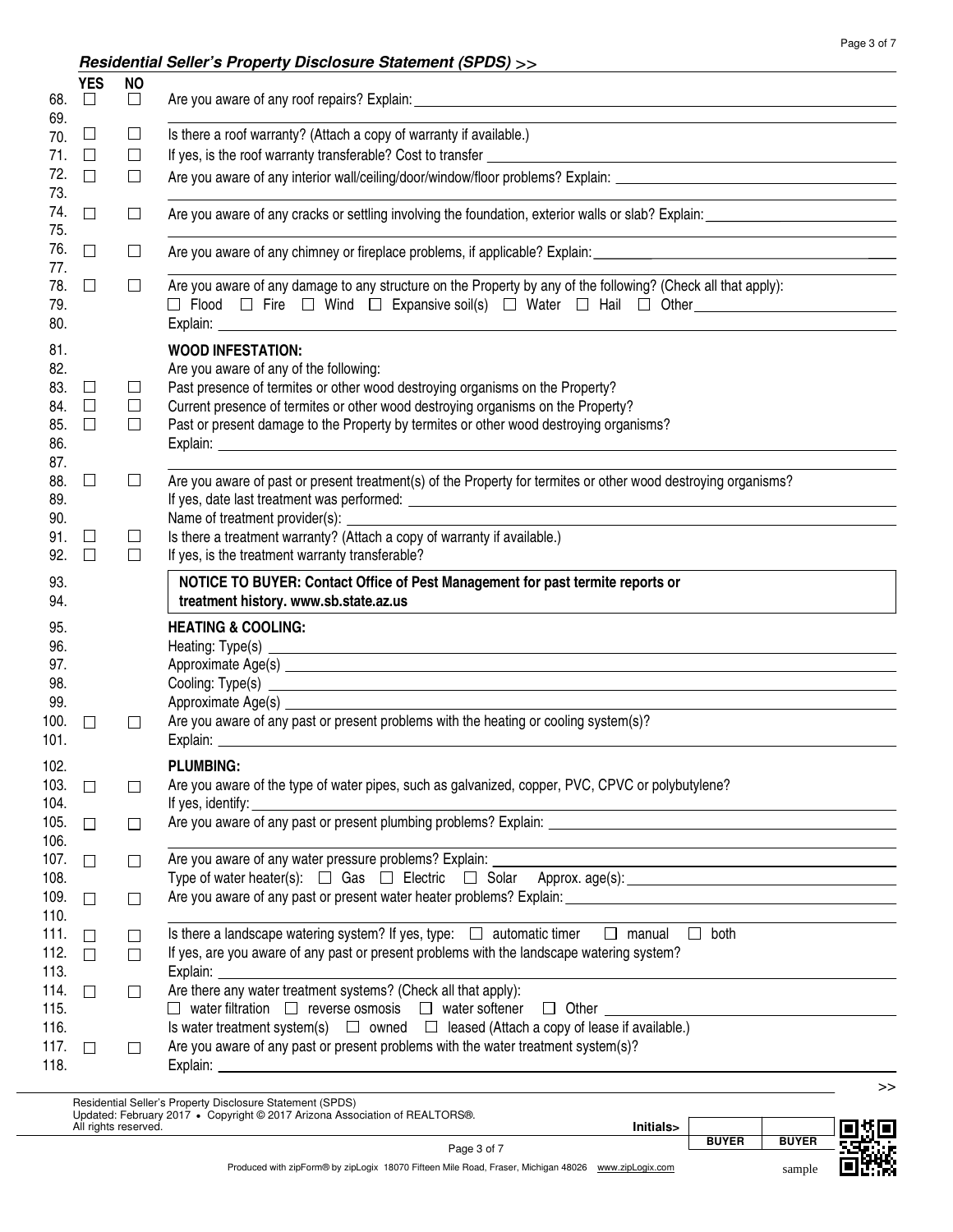## **Residential Seller's Property Disclosure Statement (SPDS)** >>

Was the work completed? Explain:

Explain: Explain:

122. 121.

123.

124.

125.

126.

127.

128. 129.

130.

131.

132.

133. 134. 135.

136. 137. 138. 139. 140. 141. 142. 143. 144. 145. 146. 147. 148. 149. 150. 151. 152. 153. 154. 155. 156. 157. 158. 159. 160. 161.

 $\Box$ 

 $\Box$ 

 $\Box$ 

 $\Box$ 

 $\Box$ 

 $\Box$ 

 $\Box$ 

 $\Box$ 

119.

120.

|                            |                                      | Residential Seller S Property Disclosure Statement (SPDS) >>                                                                                                                                                                                                                                                                                                                                         |
|----------------------------|--------------------------------------|------------------------------------------------------------------------------------------------------------------------------------------------------------------------------------------------------------------------------------------------------------------------------------------------------------------------------------------------------------------------------------------------------|
| <b>YES</b>                 | <b>NO</b>                            |                                                                                                                                                                                                                                                                                                                                                                                                      |
| $\Box$<br>$\Box$<br>$\Box$ | □<br>$\Box$<br>$\Box$                | <b>SWIMMING POOL/SPA/HOT TUB/SAUNA/WATER FEATURE:</b><br>Does the Property contain any of the following? (Check all that apply):<br>$\Box$ Swimming pool $\Box$ Spa $\Box$ Hot tub $\Box$ Sauna $\Box$ Water feature<br>Are you aware of any past or present problems relating to the swimming pool, spa, hot tub, sauna or water feature?                                                           |
| $\Box$                     | $\Box$                               | ELECTRICAL AND OTHER RELATED SYSTEMS:<br>Are you aware of any past or present problems with the electrical system? Explain: ___________________________                                                                                                                                                                                                                                              |
| $\Box$                     | $\Box$                               | Is there a security system? If yes, is it (Check all that apply):<br>□ Leased (Attach copy of lease if available.) □ Owned □ Monitored □ Other _________________________                                                                                                                                                                                                                             |
| $\Box$                     | $\Box$                               | Are you aware of any past or present problems with the security system? Explain: _____________________________                                                                                                                                                                                                                                                                                       |
| $\Box$                     | $\Box$                               | Does the Property contain any of the following systems or detectors? (Check all that apply):<br>$\Box$ Smoke/fire detection $\Box$ Fire suppression (sprinklers) $\Box$ Carbon monoxide detector<br>If yes, are you aware of any past or present problems with the above systems? Explain:                                                                                                           |
| $\Box$                     | □                                    | <b>MISCELLANEOUS:</b>                                                                                                                                                                                                                                                                                                                                                                                |
| $\Box$                     | □                                    | Are you aware of or have you observed any of the following on the Property? (Check all that apply):<br>□ Scorpions □ Rabid animals □ Bee swarms □ Rodents □ Reptiles □ Bed Bugs □ Other: ____________                                                                                                                                                                                                |
| $\Box$                     | $\Box$                               | Has the Property been serviced or treated for pests, reptiles, insects, birds or animals? If yes, how often:                                                                                                                                                                                                                                                                                         |
| ⊔                          | $\Box$                               | Are you aware of any work done on the Property, such as building, plumbing, electrical or other improvements or<br>alterations or room conversions? (If no, skip to line 156.)                                                                                                                                                                                                                       |
| $\Box$<br>$\Box$<br>$\Box$ | $\Box$<br>$\Box$<br>$\Box$<br>$\Box$ | Were permits for the work required? Explain:<br><u> 1989 - Johann Barn, mars ann an t-Amhainn an t-Amhainn an t-Amhainn an t-Amhainn an t-Amhainn an t-Amhainn an</u><br>If yes, were permits for the work obtained? Explain:<br>Was the work performed by a person licensed to perform the work? Explain:<br>Was approval for the work required by any association governing the property? Explain: |

If yes, was approval granted by the association? Explain:

Are there any security bars or other obstructions to door or window openings? Explain: Are you aware of any past or present problems with any built-in appliances? Explain: \_\_\_\_\_\_\_\_\_\_\_\_\_\_\_\_\_\_\_\_\_\_\_\_\_

Are there any leased propane tanks, equipment or other systems on the Property? (Attach a copy of lease if available.)

| Residential Seller's Property Disclosure Statement (SPDS)<br>Updated: February 2017 • Copyright © 2017 Arizona Association of REALTORS®. |           |              |              |  |
|------------------------------------------------------------------------------------------------------------------------------------------|-----------|--------------|--------------|--|
| All rights reserved.                                                                                                                     | Initials> |              |              |  |
| Page 4 of 7                                                                                                                              |           | <b>BUYER</b> | <b>BUYER</b> |  |
| Produced with zipForm® by zipLogix 18070 Fifteen Mile Road, Fraser, Michigan 48026 www.zipLogix.com                                      |           |              | sample       |  |

>>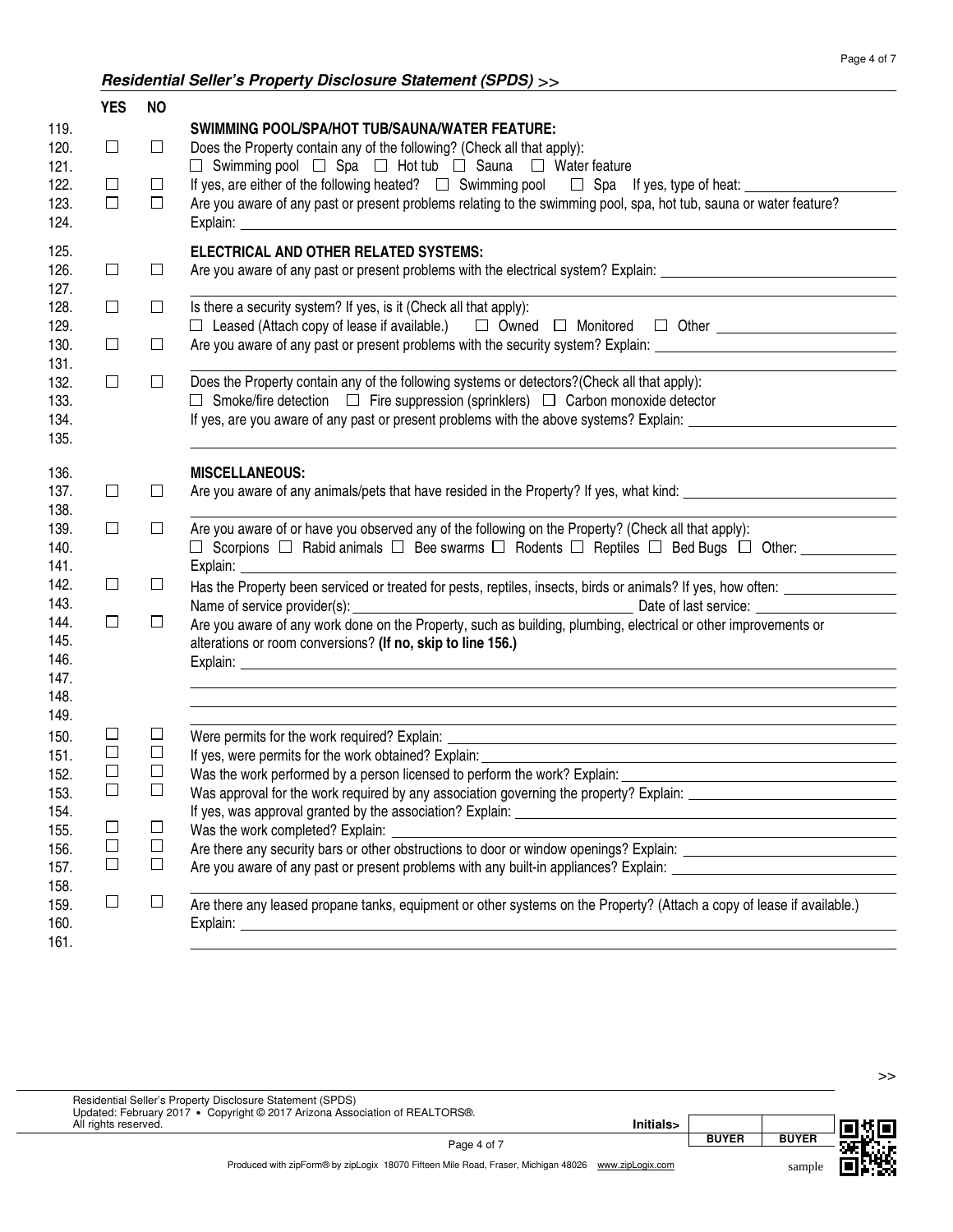#### **Residential Seller's Property Disclosure Statement (SPDS)** >> **UTILITIES**

|                                                                                              |                                                                                                  | UIILIILS                                                                               |                                                                                                                                                                                                                                                                                                                                                                                                                                                                                                                                                                                                                                                                                                                   |
|----------------------------------------------------------------------------------------------|--------------------------------------------------------------------------------------------------|----------------------------------------------------------------------------------------|-------------------------------------------------------------------------------------------------------------------------------------------------------------------------------------------------------------------------------------------------------------------------------------------------------------------------------------------------------------------------------------------------------------------------------------------------------------------------------------------------------------------------------------------------------------------------------------------------------------------------------------------------------------------------------------------------------------------|
| 162.                                                                                         | <b>YES</b>                                                                                       | NO.                                                                                    | DOES THE PROPERTY CURRENTLY RECEIVE THE FOLLOWING SERVICES?<br><b>PROVIDER</b>                                                                                                                                                                                                                                                                                                                                                                                                                                                                                                                                                                                                                                    |
| 163.<br>164.<br>165.<br>166.<br>167.<br>168.<br>169.<br>170.<br>171.<br>172.<br>173.<br>174. | $\Box$<br>$\Box$<br>$\Box$<br>$\Box$<br>$\Box$<br>$\Box$<br>$\Box$<br>$\Box$<br>$\Box$<br>$\Box$ | □<br>$\Box$<br>$\Box$<br>□<br>$\Box$<br>$\Box$<br>$\Box$<br>$\Box$<br>$\Box$<br>$\Box$ | <b>Water Source:</b><br>$\Box$ Private well<br>$\Box$ Shared well If water source is a private or shared well, complete and attach<br>Domestic Water Well/Water Use Addendum.                                                                                                                                                                                                                                                                                                                                                                                                                                                                                                                                     |
| 175.<br>176.<br>177.                                                                         |                                                                                                  |                                                                                        | NOTICE TO BUYER: If the Property is served by a well, private water company or a municipal water provider,<br>the Arizona Department of Water Resources may not have made a water supply determination.<br>For more information about water supply, or any of the above services, contact the provider.                                                                                                                                                                                                                                                                                                                                                                                                           |
| 178.<br>179.                                                                                 | $\Box$                                                                                           | $\Box$                                                                                 |                                                                                                                                                                                                                                                                                                                                                                                                                                                                                                                                                                                                                                                                                                                   |
| 180.<br>181.<br>182.<br>183.<br>184.                                                         | $\Box$<br>$\Box$                                                                                 | $\Box$<br>$\Box$                                                                       | U.S. Postal Service delivery is available at: $\square$ Property $\square$ Cluster Mailbox $\square$ Post Office $\square$ Other $\square$<br>Are there any alternate power systems serving the Property? (If no, skip to line 190.)<br>If yes, indicate type (Check all that apply):<br>$\Box$ Solar $\Box$ Wind $\Box$ Generator $\Box$ Other                                                                                                                                                                                                                                                                                                                                                                   |
| 185.<br>186.<br>187.<br>188.<br>189.                                                         | $\Box$                                                                                           | ⊔                                                                                      | If yes, provide name and phone number of the leasing company (Attach copy of lease if available): ____________                                                                                                                                                                                                                                                                                                                                                                                                                                                                                                                                                                                                    |
|                                                                                              |                                                                                                  |                                                                                        | <b>ENVIRONMENTAL INFORMATION</b>                                                                                                                                                                                                                                                                                                                                                                                                                                                                                                                                                                                                                                                                                  |
| 190. $\Box$<br>191.<br>192.<br>193. $\square$<br>194.<br>195.<br>196.                        | <b>YES</b>                                                                                       | <b>NO</b><br>$\Box$<br>$\Box$                                                          | Are you aware of any past or present issues or problems with any of the following on the Property? (Check all that apply):<br>□ Soil settlement/expansion □ Drainage/grade □ Erosion □ Fissures □ Dampness/moisture □ Other<br>Explain: North Contract Contract Contract Contract Contract Contract Contract Contract Contract Contract Contract Contract Contract Contract Contract Contract Contract Contract Contract Contract Contract Contract Contract<br>Are you aware of any past or present issues or problems in close proximity to the Property related to any of<br>the following? (Check all that apply):<br>Soil settlement/expansion □ Drainage/grade □ Erosion □ Fissures □ Other _______________ |
| 197.<br>198.                                                                                 |                                                                                                  |                                                                                        | NOTICE TO BUYER: The Arizona Department of Real Estate provides earth fissure maps to any member<br>of the public in printed or electronic format upon request and on its website at www.azre.gov.                                                                                                                                                                                                                                                                                                                                                                                                                                                                                                                |
| 199.<br>200.<br>201.<br>202.                                                                 | $\Box$                                                                                           | $\perp$                                                                                | Are you aware if the Property is subject to any present or proposed effects of any of the following? (Check all that apply):<br>$\Box$ Airport noise $\Box$ Traffic noise $\Box$ Rail line noise $\Box$ Neighborhood noise $\Box$ Landfill $\Box$ Toxic waste disposal                                                                                                                                                                                                                                                                                                                                                                                                                                            |
| 203.<br>204.                                                                                 | $\Box$                                                                                           |                                                                                        | Are you aware if any portion of the Property has ever been used as a "Clandestine drug laboratory" (manufacture of,<br>or storage of, chemicals or equipment used in manufacturing methamphetamine,<br>ecstasy or LSD)?                                                                                                                                                                                                                                                                                                                                                                                                                                                                                           |
| 205.<br>206.                                                                                 |                                                                                                  |                                                                                        | NOTICE TO BUYER: The Arizona Board of Technical Registration (BTR) maintains a list of unremediated sites<br>at www.azbtr.gov. To determine if the property was once on the list but has been remediated, contact the BTR.                                                                                                                                                                                                                                                                                                                                                                                                                                                                                        |
|                                                                                              | All rights reserved.                                                                             |                                                                                        | >><br>Residential Seller's Property Disclosure Statement (SPDS)<br>Updated: February 2017 • Copyright © 2017 Arizona Association of REALTORS®.<br>Initials>                                                                                                                                                                                                                                                                                                                                                                                                                                                                                                                                                       |



sample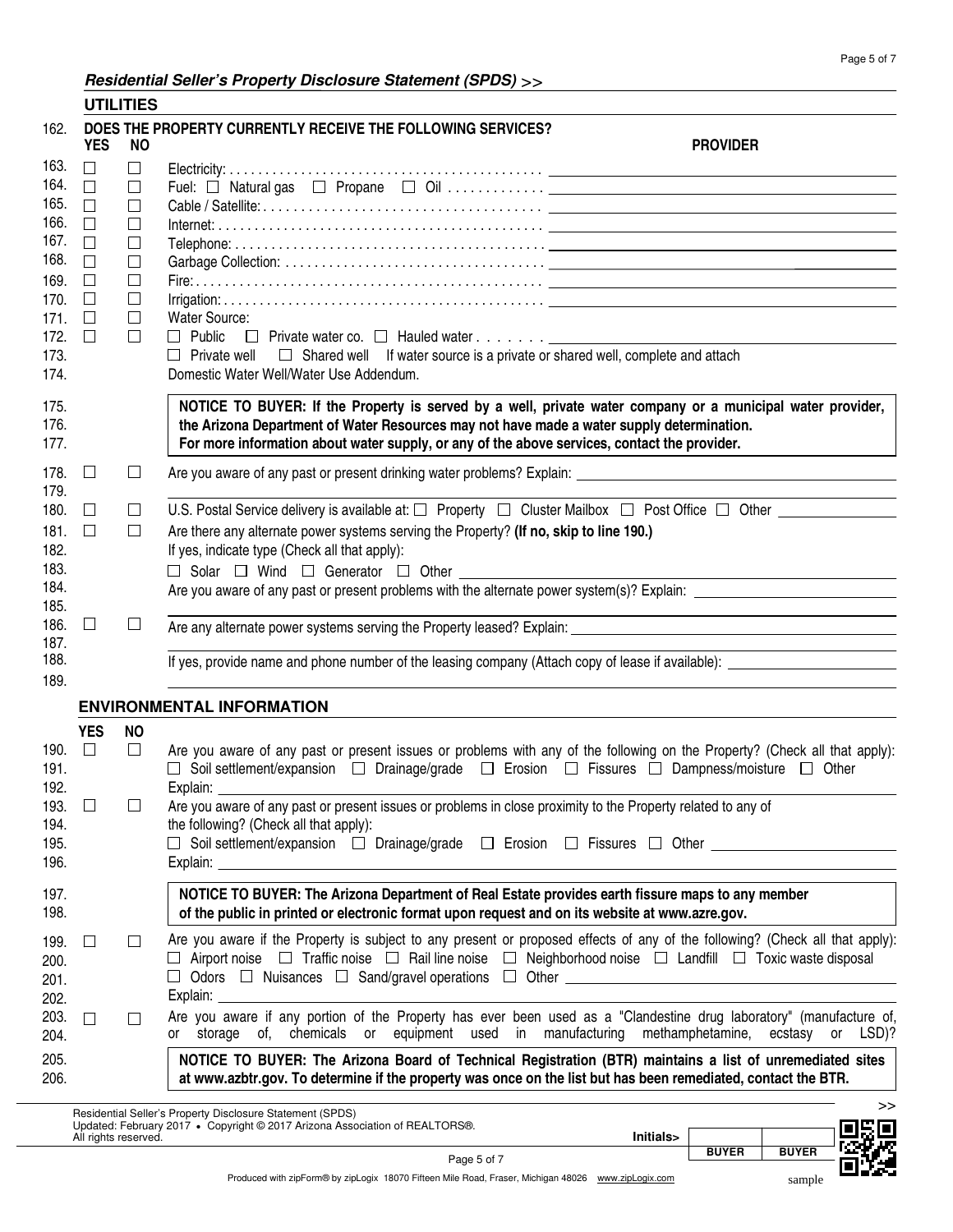## **Residential Seller's Property Disclosure Statement (SPDS)** >>

| 207. LI<br>208.                                                                                              | <b>YES</b> | <b>NO</b><br>$\Box$      | Are you aware if the Property is located in the vicinity of a public or private airport?                                                                                                                                                                                                                                                                                                                                                                                                                                                                                                                                                                                                                                                                                                                                                                                                                                                                                                                                                                                                                                                                                                                                                                                                                                                                                                                                                                                                                                                                           |
|--------------------------------------------------------------------------------------------------------------|------------|--------------------------|--------------------------------------------------------------------------------------------------------------------------------------------------------------------------------------------------------------------------------------------------------------------------------------------------------------------------------------------------------------------------------------------------------------------------------------------------------------------------------------------------------------------------------------------------------------------------------------------------------------------------------------------------------------------------------------------------------------------------------------------------------------------------------------------------------------------------------------------------------------------------------------------------------------------------------------------------------------------------------------------------------------------------------------------------------------------------------------------------------------------------------------------------------------------------------------------------------------------------------------------------------------------------------------------------------------------------------------------------------------------------------------------------------------------------------------------------------------------------------------------------------------------------------------------------------------------|
| 209.<br>210.<br>211.<br>212.<br>213.                                                                         |            |                          | NOTICE TO SELLER AND BUYER: Pursuant to Arizona law a Seller shall provide a written disclosure to the Buyer<br>if the Property is located in territory in the vicinity of a military airport or ancillary military facility as delineated<br>on a map prepared by the State Land Department. The Department of Real Estate also is obligated to record<br>a document at the County Recorder's Office disclosing if the Property is under restricted air space and to<br>maintain the State Land Department Military Airport Map on its website at www.azre.gov.                                                                                                                                                                                                                                                                                                                                                                                                                                                                                                                                                                                                                                                                                                                                                                                                                                                                                                                                                                                                   |
| 214. $\Box$<br>215.                                                                                          |            | ப                        | Is the Property located in the vicinity of a military airport or ancillary military facility?<br>Explain: $_{-}$                                                                                                                                                                                                                                                                                                                                                                                                                                                                                                                                                                                                                                                                                                                                                                                                                                                                                                                                                                                                                                                                                                                                                                                                                                                                                                                                                                                                                                                   |
| 216. $\Box$<br>217.<br>218.                                                                                  |            | $\Box$                   | Are you aware of the presence of any of the following on the Property, past or present? (Check all that apply):<br>$\Box$ Asbestos $\Box$ Radon gas $\Box$ Lead-based paint $\Box$ Pesticides $\Box$ Underground storage tanks $\Box$ Fuel/chemical storage<br>Explain:                                                                                                                                                                                                                                                                                                                                                                                                                                                                                                                                                                                                                                                                                                                                                                                                                                                                                                                                                                                                                                                                                                                                                                                                                                                                                            |
| 219. $\Box$<br>220.                                                                                          |            | ப                        | Are you aware if the Property is located within or subject to any of the following ordinances? (Check all that apply):<br>$\Box$ Superfund / WQARF / CERCLA $\Box$ Wetlands area $\Box$ Natural Area Open Spaces                                                                                                                                                                                                                                                                                                                                                                                                                                                                                                                                                                                                                                                                                                                                                                                                                                                                                                                                                                                                                                                                                                                                                                                                                                                                                                                                                   |
| 221. $\Box$<br>222.                                                                                          |            | $\Box$                   | Are you aware of any open mine shafts/tunnels or abandoned wells on the Property?<br>If yes, describe location:                                                                                                                                                                                                                                                                                                                                                                                                                                                                                                                                                                                                                                                                                                                                                                                                                                                                                                                                                                                                                                                                                                                                                                                                                                                                                                                                                                                                                                                    |
| 223. $\Box$<br>224.                                                                                          |            | $\perp$                  | Are you aware if any portion of the Property is in a flood plain/way? Explain: _______________________________                                                                                                                                                                                                                                                                                                                                                                                                                                                                                                                                                                                                                                                                                                                                                                                                                                                                                                                                                                                                                                                                                                                                                                                                                                                                                                                                                                                                                                                     |
| 225.<br>226.<br>227.<br>228.<br>229.<br>230.<br>231.<br>232.<br>233.<br>234.<br>235.<br>236.<br>237.<br>238. |            |                          | NOTICE TO BUYER: Your mortgage lender [may] [will] require you to purchase flood insurance in<br>connection with your purchase of this property. The National Flood Insurance Program provides for the<br>availability of flood insurance and establishes flood insurance policy premiums based on the risk of flooding<br>in the area where properties are located. Recent changes to federal law (The Biggert-Waters Flood Insurance<br>Reform Act of 2012 and the Homeowner Flood Insurance Affordability Act of 2014, in particular) will result in<br>changes to flood insurance premiums that are likely to be higher, and in the future may be substantially<br>higher, than premiums paid for flood insurance prior to or at the time of sale of the property. As a result,<br>purchasers of property should not rely on the premiums paid for flood insurance on this property previously<br>as an indication of the premiums that will apply after completion of the purchase. In considering purchase of<br>this property you should consult with one or more carriers of flood insurance for a better understanding of<br>flood insurance coverage, current and anticipated future flood insurance premiums, whether the prior<br>owner's policy may be assumed by a subsequent purchaser of the property, and other matters related to the<br>purchase of flood insurance for the property. You may also wish to contact the Federal Emergency<br>Management Agency (FEMA) for more information about flood insurance as it relates to this property. |
| 239.<br>240.                                                                                                 |            | ப                        | Are you aware of any portion of the Property ever having been flooded? Explain:                                                                                                                                                                                                                                                                                                                                                                                                                                                                                                                                                                                                                                                                                                                                                                                                                                                                                                                                                                                                                                                                                                                                                                                                                                                                                                                                                                                                                                                                                    |
| 241. $\Box$<br>242.                                                                                          |            | ⊔                        |                                                                                                                                                                                                                                                                                                                                                                                                                                                                                                                                                                                                                                                                                                                                                                                                                                                                                                                                                                                                                                                                                                                                                                                                                                                                                                                                                                                                                                                                                                                                                                    |
| 243.<br>244.                                                                                                 | $\Box$     | ⊔                        | Are you aware of any past or present mold growth on the Property? If yes, explain:                                                                                                                                                                                                                                                                                                                                                                                                                                                                                                                                                                                                                                                                                                                                                                                                                                                                                                                                                                                                                                                                                                                                                                                                                                                                                                                                                                                                                                                                                 |
|                                                                                                              |            |                          | SEWER/WASTEWATER TREATMENT                                                                                                                                                                                                                                                                                                                                                                                                                                                                                                                                                                                                                                                                                                                                                                                                                                                                                                                                                                                                                                                                                                                                                                                                                                                                                                                                                                                                                                                                                                                                         |
| 245. 口<br>246. 口<br>247.                                                                                     | <b>YES</b> | <b>NO</b><br>$\Box$<br>ப | Is the entire Property connected to a sewer?                                                                                                                                                                                                                                                                                                                                                                                                                                                                                                                                                                                                                                                                                                                                                                                                                                                                                                                                                                                                                                                                                                                                                                                                                                                                                                                                                                                                                                                                                                                       |
| 248.<br>249.                                                                                                 | $\Box$     | ப                        | If the entire Property or a portion of the Property is connected to a sewer, has a professional verified the sewer connection?<br>If yes, how and when: _                                                                                                                                                                                                                                                                                                                                                                                                                                                                                                                                                                                                                                                                                                                                                                                                                                                                                                                                                                                                                                                                                                                                                                                                                                                                                                                                                                                                          |
| 250.                                                                                                         |            |                          | NOTICE TO BUYER: Contact a professional to conduct a sewer verification test.                                                                                                                                                                                                                                                                                                                                                                                                                                                                                                                                                                                                                                                                                                                                                                                                                                                                                                                                                                                                                                                                                                                                                                                                                                                                                                                                                                                                                                                                                      |
| 251.<br>252.                                                                                                 |            |                          | Type of sewer: $\Box$ Public $\Box$ Private $\Box$ Planned and approved sewer system, but not connected<br>>                                                                                                                                                                                                                                                                                                                                                                                                                                                                                                                                                                                                                                                                                                                                                                                                                                                                                                                                                                                                                                                                                                                                                                                                                                                                                                                                                                                                                                                       |
|                                                                                                              |            |                          |                                                                                                                                                                                                                                                                                                                                                                                                                                                                                                                                                                                                                                                                                                                                                                                                                                                                                                                                                                                                                                                                                                                                                                                                                                                                                                                                                                                                                                                                                                                                                                    |

Residential Seller's Property Disclosure Statement (SPDS) Updated: February 2017 **•** All rights reserved. **Initials>** Copyright © 2017 Arizona Association of REALTORS®.